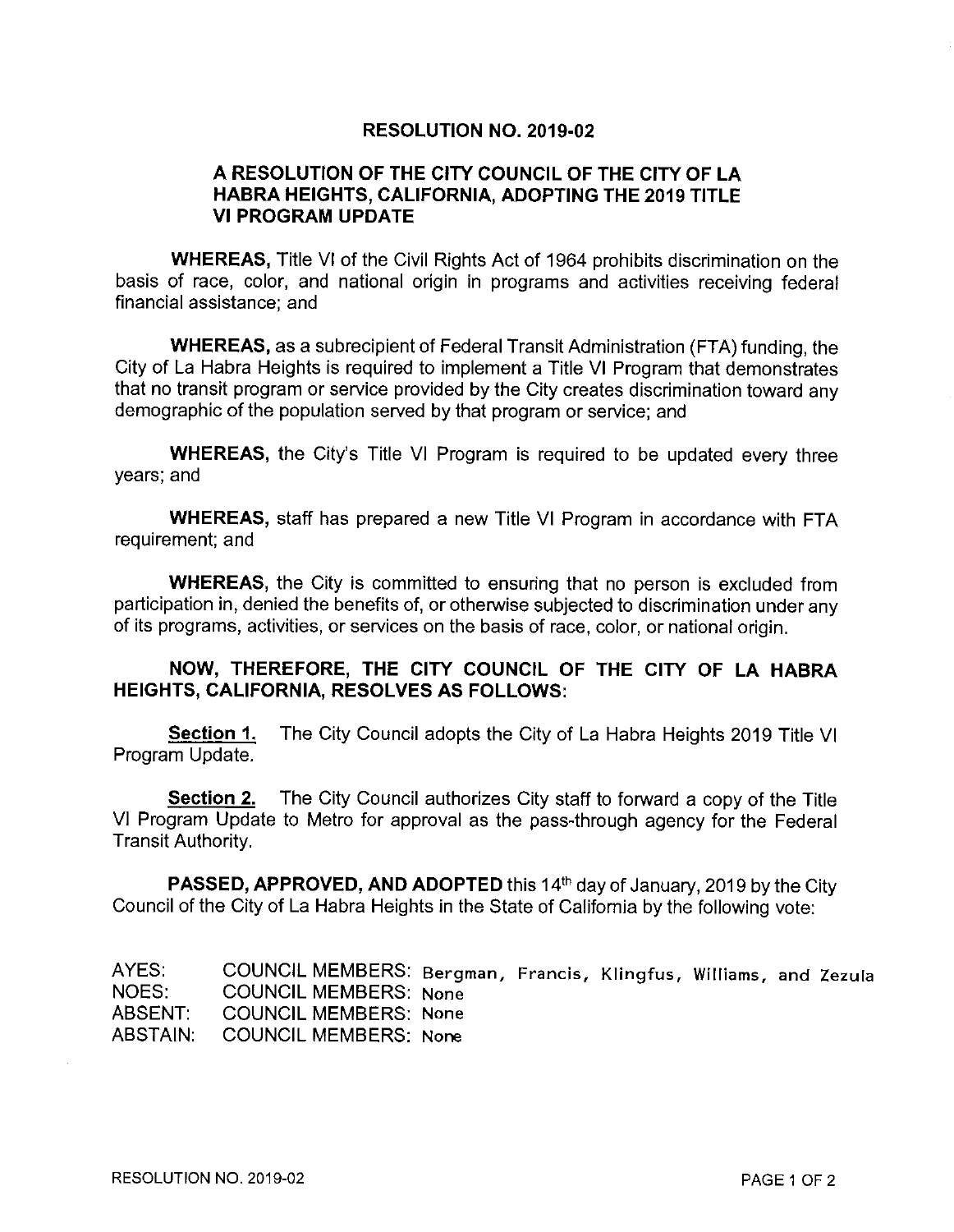Brian Bergman, Mayor

**APPROVED AS TO FORM:** 

Michael Maurer, City Attorney

#### CERTIFICATE OF ATTESTATION AND ORIGINALITY

I, Jarad Hildenbrand, City Clerk do hereby attest to and certify the attached Resolution No. 2019-02 was adopted by the City Council of La Habra Heights on the 14th day of January, 2019.

Jarad Hildenbrand, City Clerk

 $1.15 - 19$ <br>Date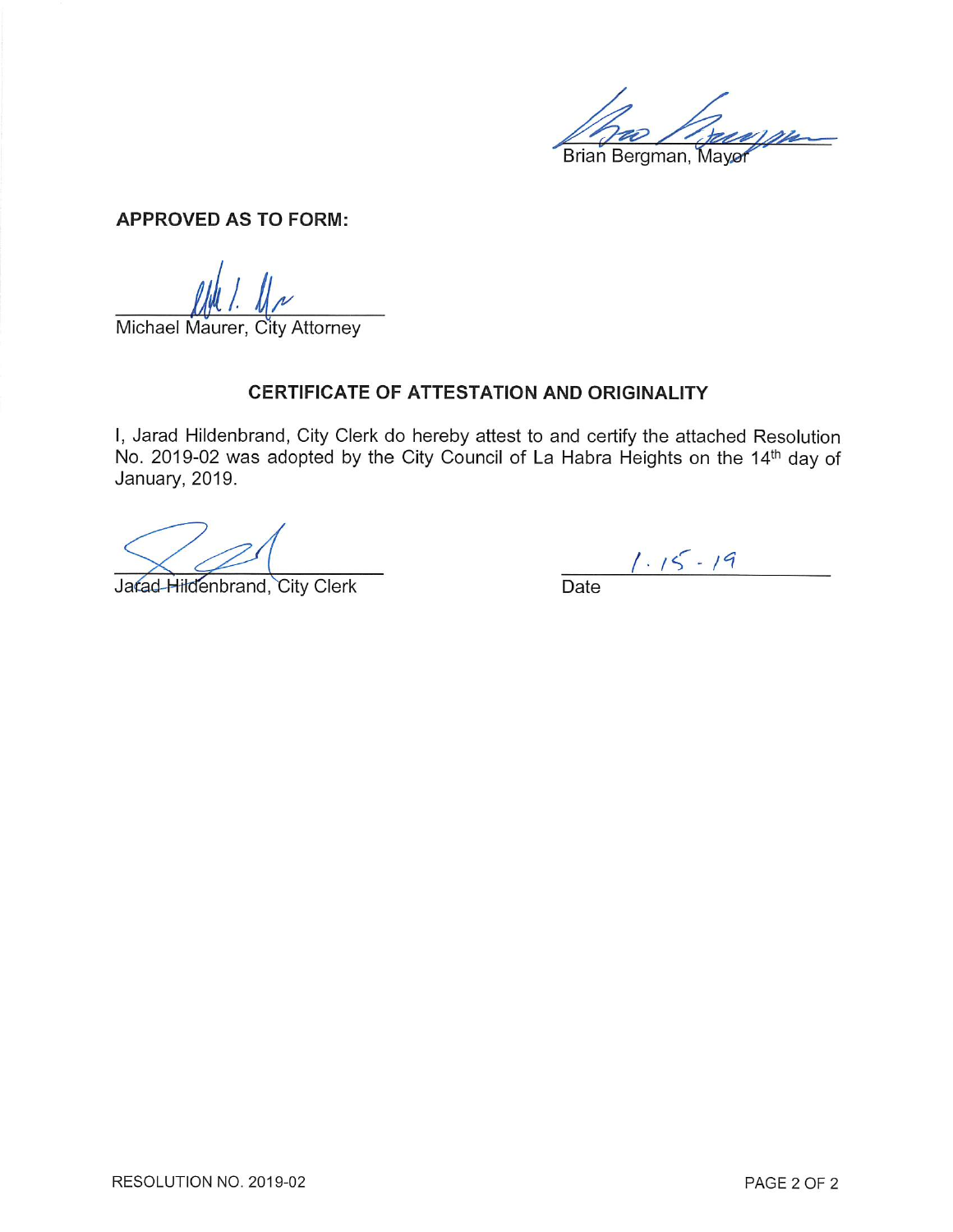# **City of La Habra Heights**



## **TITLE VI PROGRAM**

**1245 North Hacienda Road La Habra Heights, CA 90631 (562) 694-6302 www.la-habra-heights.org**

**Developed: December 20, 2018**

**Approved by the City Council of the City of La Habra Heights on January 14, 2019**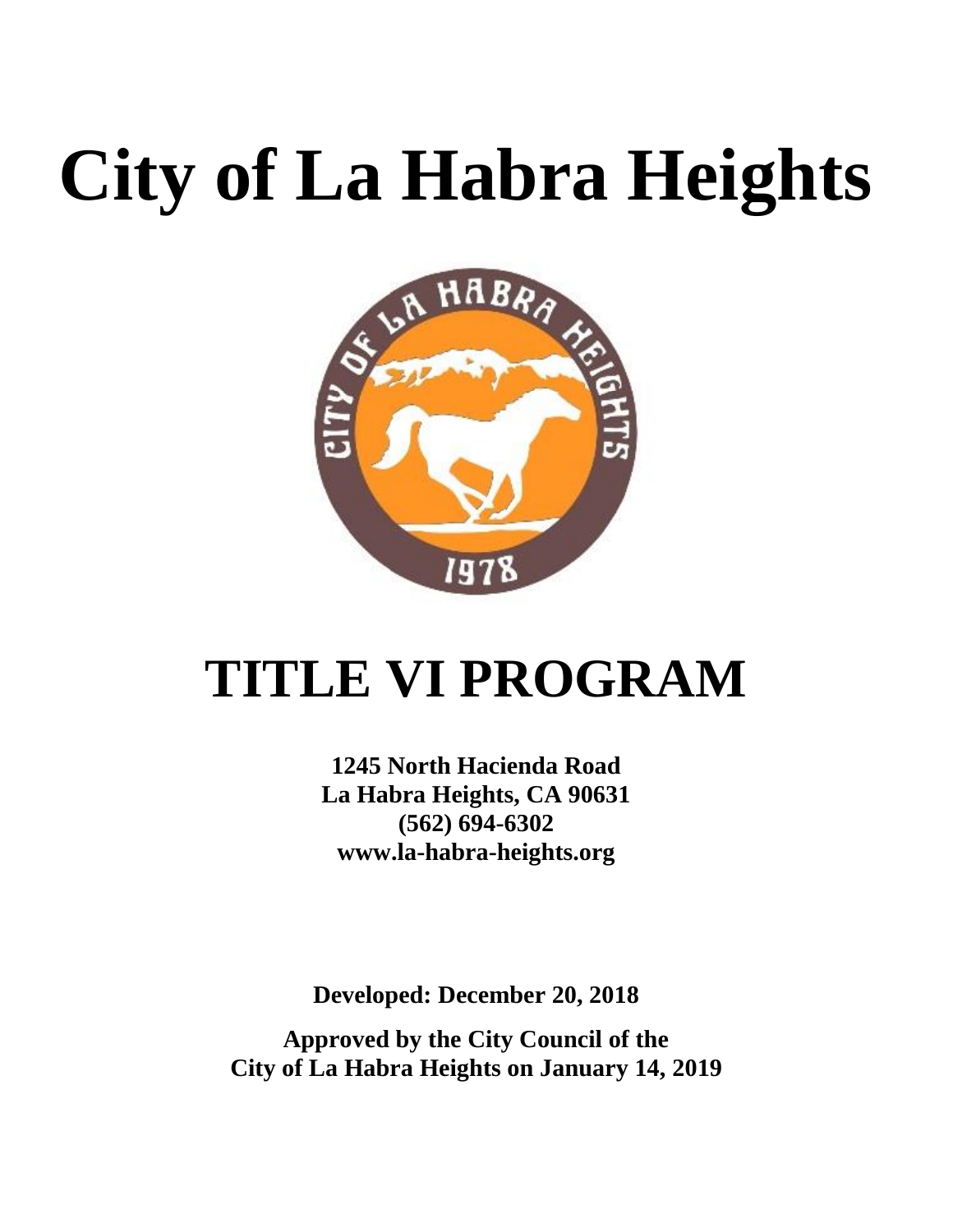## **Table of Contents**

| Introduction                                                    | 1                |
|-----------------------------------------------------------------|------------------|
| City of La Habra Heights                                        | $\mathbf{1}$     |
| <b>Commitment to Civil Rights</b>                               | $\mathbf{1}$     |
| Administration                                                  | $\mathbf{1}$     |
| Title VI Program                                                | $\overline{2}$   |
| <b>General Requirements</b>                                     |                  |
| Notice to the Public                                            | $\frac{2}{3}$    |
| <b>Posting Locations</b>                                        |                  |
| Complaints                                                      | 3                |
| Procedures                                                      | 3                |
| <b>Complaint Form</b>                                           | 5                |
| List of Title VI Complaints                                     | $\overline{7}$   |
| <b>Public Participation Plan</b>                                | 7                |
| <b>Key Principles</b>                                           | $\boldsymbol{7}$ |
| <b>Complaint Process</b>                                        | $\overline{7}$   |
| <b>Public Meetings</b>                                          | $\overline{7}$   |
| <b>Addressing Comments</b>                                      | 8                |
| <b>Identification of Stakeholders</b>                           | 8                |
| Previous Outreach Efforts                                       | 8                |
| Language Assistance Plan                                        | 8                |
| Purpose of the Language Assistance Plan                         | 8                |
| City of La Habra Heights' Language Assistance Plan              | 9                |
| Four Factor Analysis                                            | 9                |
| Factor 1                                                        | 9                |
| Factor 2                                                        | 10               |
| Factor 3                                                        | 10               |
| Factor 4                                                        | 11               |
| <b>Methods of Outreach</b>                                      | 11               |
| Employee Training for Timely and Reasonable Language Assistance | 11               |
| Monitoring, Evaluating and Updates                              | 12               |
| Availability of this Plan                                       | 12               |
| <b>Decision Making Bodies</b>                                   | 12               |
| Program Specific Requirements                                   | 13               |
| Determination of Site or Location of Facility                   | 13               |
| Grants, Reviews and Certifications                              | 13               |
| Contact                                                         | 13               |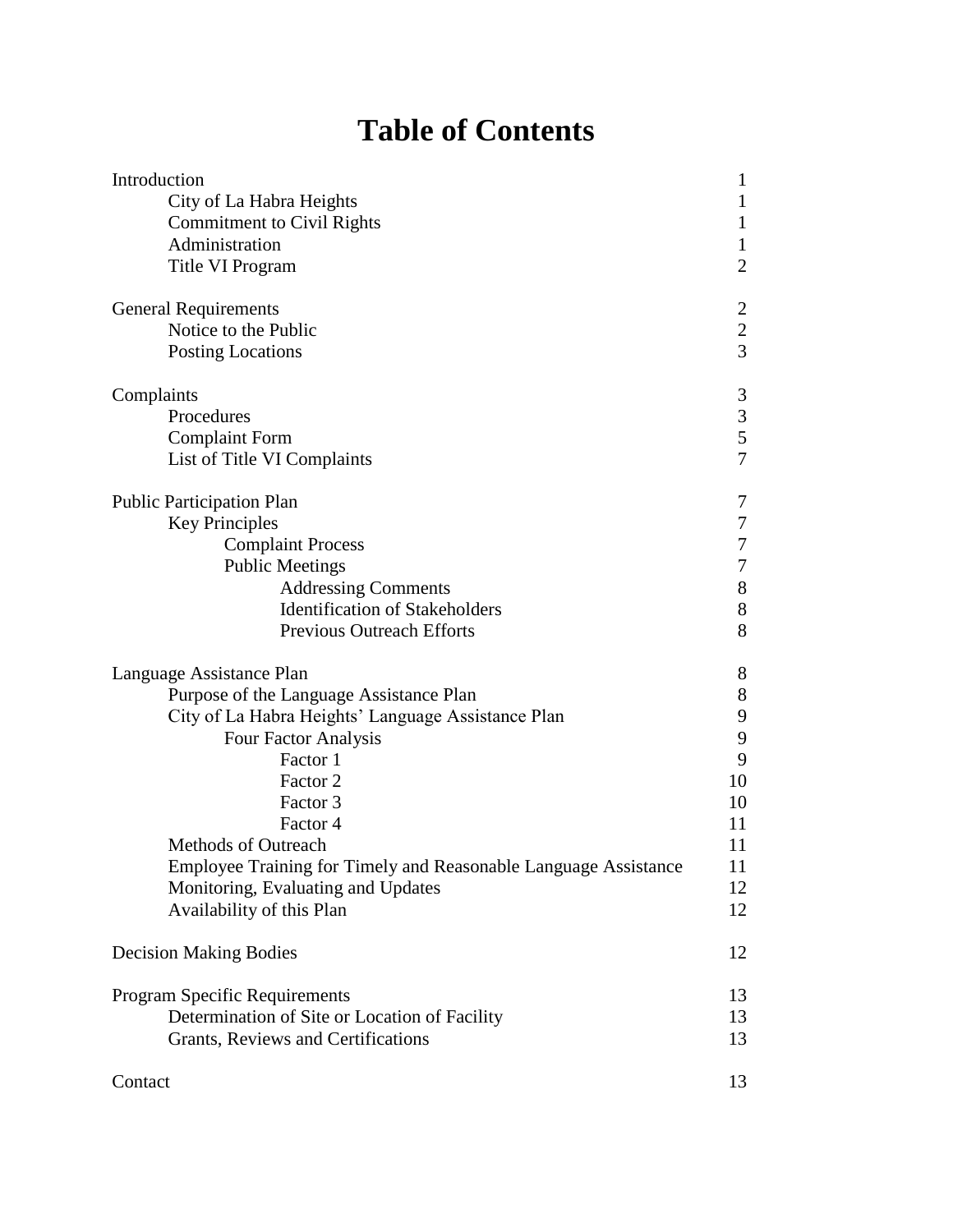## **Introduction**

#### **City of La Habra Heights**

La Habra Heights, located just 25 miles southeast of downtown Los Angeles, is a picturesque community. The City incorporated in 1978 in an effort to preserve the residential and rural atmosphere. The community consists of 6.2 square miles and 5,325 residents. Census Bureau data indicates that 23.5% of the City's 5,325 residents are Hispanic, 15.8% are Asian and 26.8% of the population is over the age of 60.

American Fact Finder shows that 10.3% of La Habra Heights' residents are physically disabled and 3.0% qualify as low income. Also, of the Hispanic population, 2.8% speak English less than well. The only other language group with more than 5% of people who speak English less than well is the Chinese population at 6.4%. There were no additional language groups with more than 5% or more than 1,000 people who speak English less than well within the La Habra Heights City limits.

#### **Commitment to Civil Rights**

Title VI of the Civil Rights Act of 1964 prohibits discrimination on the basis of race, color or national origin in programs and activities receiving Federal financial assistance. Specifically, Title VI provides that "no person in the United States shall, on the ground of race, color or national origin, be excluded from participation in, be denied the benefits of, or be subjected to discrimination under any program or activity receiving Federal financial assistance" (42 U.S.C. Section 2000d).

The City receives federal funds for transit related services. This includes a contract with the City of Whittier for an out-of-City inter-jurisdictional taxi voucher service for eligible La Habra Heights' residents to travel to La Habra and Whittier. As such, the City is subject to the requirements of Title VI. The City's Dial-A-Ride program is committed to ensuring that no person is excluded from participation in, or denied the benefits of its transit services on the basis of race, color or national origin, as protected by Title VI in FTA Circular 4702.1.B.

#### **Administration**

The City Manager is responsible for ensuring the implementation of the City's Title VI Plan. The Title VI Coordinator, designated as the Assistant City Manager, on behalf of the City Manager, is responsible for the overall management of the Title VI programs, and serves as the Title VI Liaison Officer, Americans with Disabilities Act (ADA) Coordinator and Limited English Proficiency (LEP) Coordinator. The day-to-day administration of the plan lies with the Title VI Coordinator under the direct supervision of the City Manager.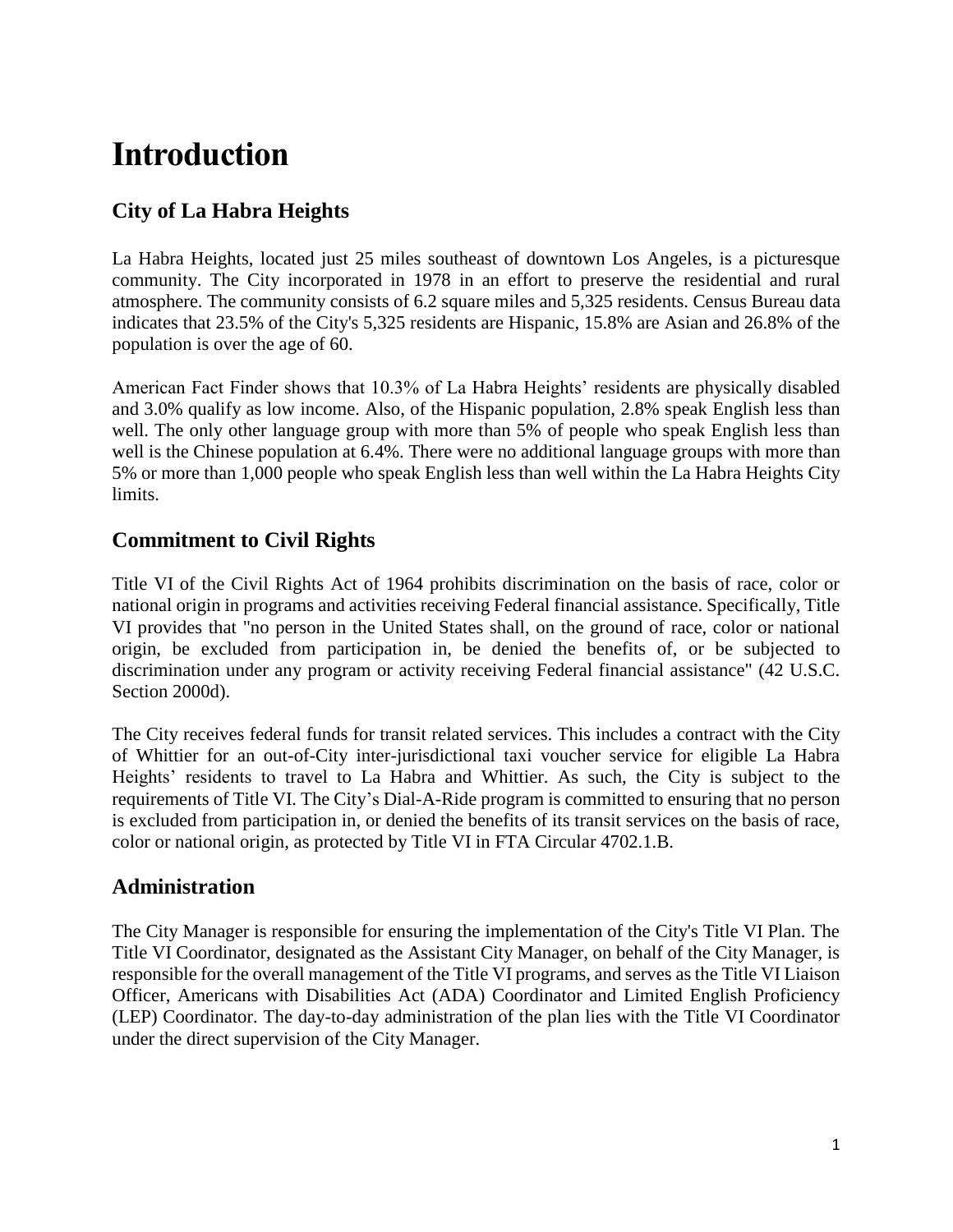#### **Title VI Program**

This program has been prepared in accordance with Section 601 of Title VI of the Civil Rights Act of 1964 and Executive Order 13116 (Improving Access to Services for Persons with Limited English Proficiency).

## **General Requirements**

#### **Notice to the Public**

The purpose of this notice is to make La Habra Heights DAR passengers aware of the City's commitment to Title VI compliance and of their right to file a civil rights complaint.

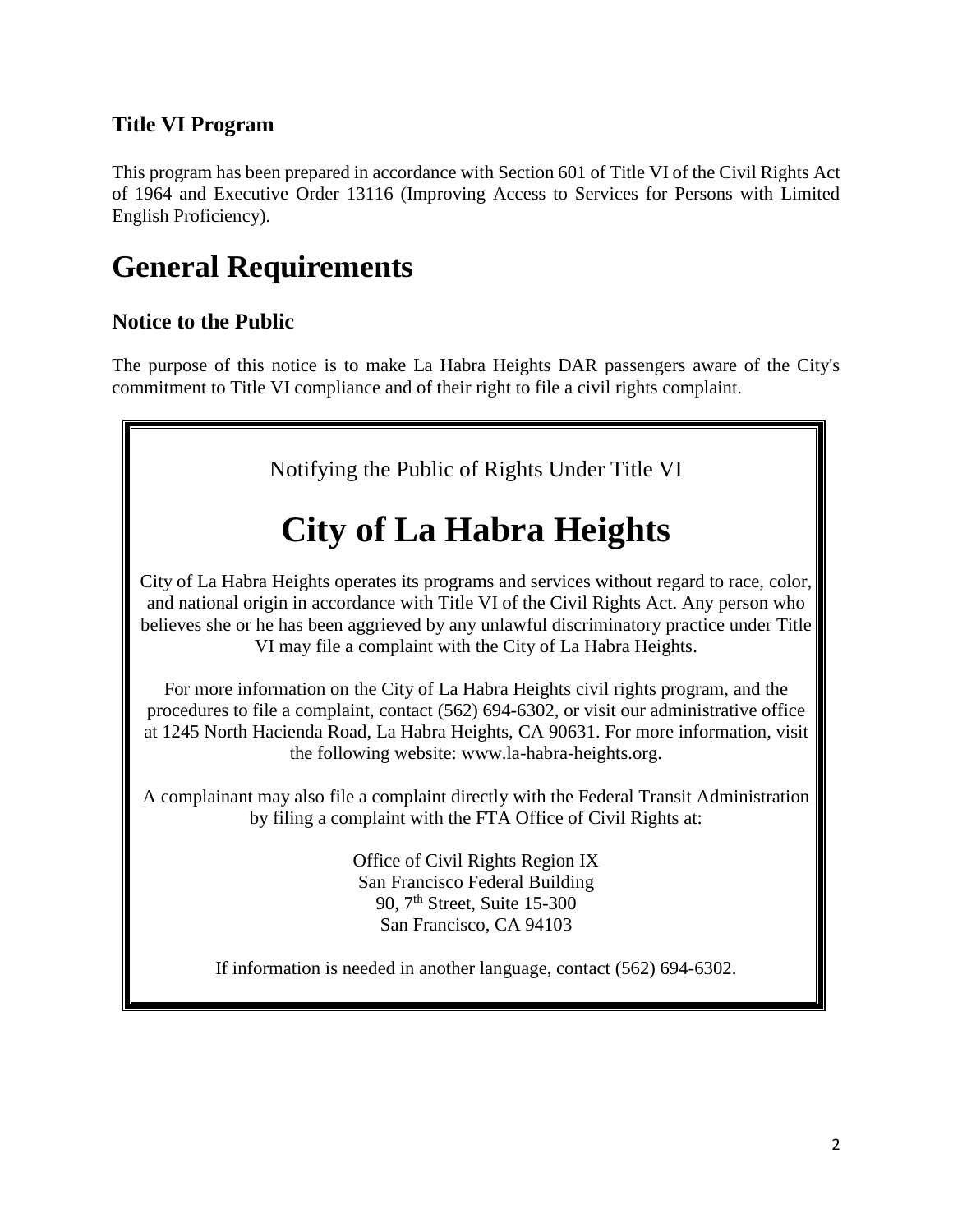#### **Posting Locations**

| <b>Location Name</b> | Address                  | City             |
|----------------------|--------------------------|------------------|
| City Hall            | 1245 North Hacienda Road | La Habra Heights |
| The Park             | 1885 North Hacienda Road | La Habra Heights |
| Dial-a-Ride Vehicle  | 13225 Walnut Street      | Whittier         |
| City of Whittier     | 13225 Walnut Street      | Whittier         |
| Corporate Yard       |                          |                  |

The City's notice to the public is currently posted at the following locations:

The Title VI notice and program information is also available on the City's website at www.lahabra-heights.org.

## **Complaints**

#### **Procedures**

The Title VI complaint form and complaint procedures are available at the City Hall, 1245 North Hacienda Road, La Habra Heights, CA 90631 and on the City website at www.la-habraheights.org.

As a recipient of federal dollars, the City is required to comply with Title VI of the Civil Rights Act of 1964 and ensure that services and benefits are provided on a non-discriminatory basis. The City has in place a Title VI Complaint Procedure, which outlines a process for local disposition of Title VI complaints and is consistent with guidelines found in the Federal Transit Administration Circular 4702.1B, dated October 1, 2012.

Any person who believes she or he has been discriminated against on the basis of race, color, or national origin by the City of La Habra Heights may file a Title VI complaint by completing and submitting the agency's Title VI Complaint Form. The City investigates complaints received no more than 180 days after the alleged incident. The City will only process complaints that are complete.

The complaint should include the following information:

- The complainant's name, mailing address, and how to contact them (i.e., telephone number, email address, etc.);
- How, when, where and why the complainant believes he or she was discriminated against, including such information as the location, names and contact information of any witnesses;
- Other information that is deemed significant.

The Title VI complaint form may be used, but is not required to submit the complaint information.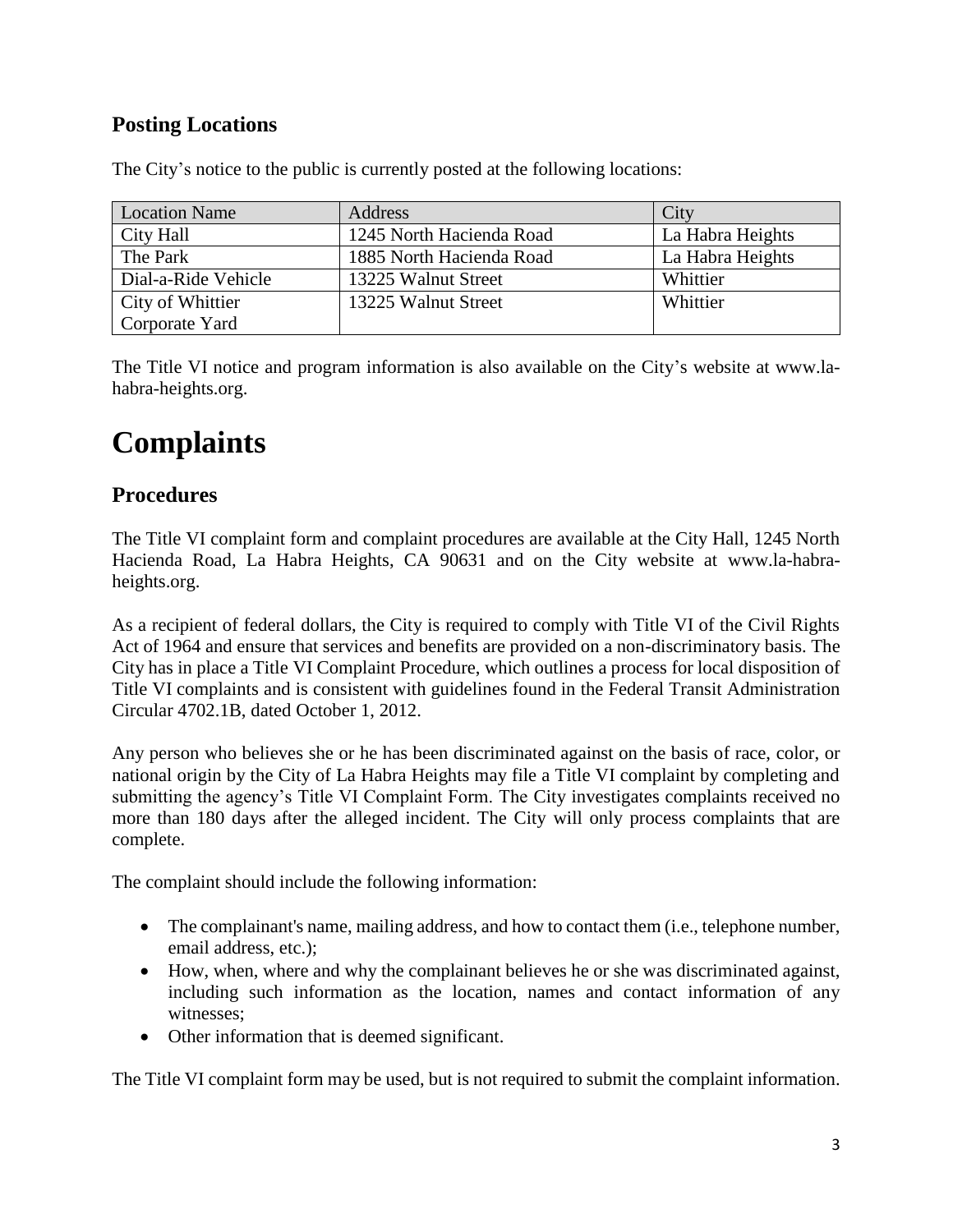The complaint may be filed in writing to the Title VI Coordinator at the following address:

City of La Habra Heights Attn: Title VI Coordinator 1245 N. Hacienda Rd. La Habra Heights, CA 90631

All complaints alleging discrimination based on race, color or national origin in a service or benefit provided by the City of La Habra Heights will be directly addressed by the City. The City shall also provide appropriate assistance to complainants, including those persons with disabilities or those who are limited in their ability to communicate in English. Additionally, the City shall make every effort to address all complaints in an expeditious and thorough manner.

A letter acknowledging receipt of complaint will be mailed within seven (7) days of receipt of the complaint. Please note that in responding to any requests for additional information, a complainant's failure to provide the requested information may result in the administrative closure of the complaint.

Once sufficient information for investigating the complaint is received by the City, a written response will be drafted and reviewed by the City Attorney. If appropriate, a City Attorney may administratively close the complaint. In this case, the City will notify the complainant of the action as soon as possible. If the complaint is not substantiated, a letter notifying the complainant will be mailed and will include advisement of complainant's right to:

- Appeal within seven  $(7)$  calendar days of receipt of the final written decision from the City; and
- File a complaint externally with the U.S. Department of Transportation and/or the FTA.

Every effort will be made to respond to Title VI complaints within 60 working days of receipt of such complaints, if not sooner.

In addition to the complaint process described above, a complainant may file a Title VI complaint with the following offices:

> Federal Transit Administration Office of Civil Rights Office of Civil Rights Region IX San Francisco Federal Building 90, 7th Street, Suite 15-300 San Francisco, CA 94103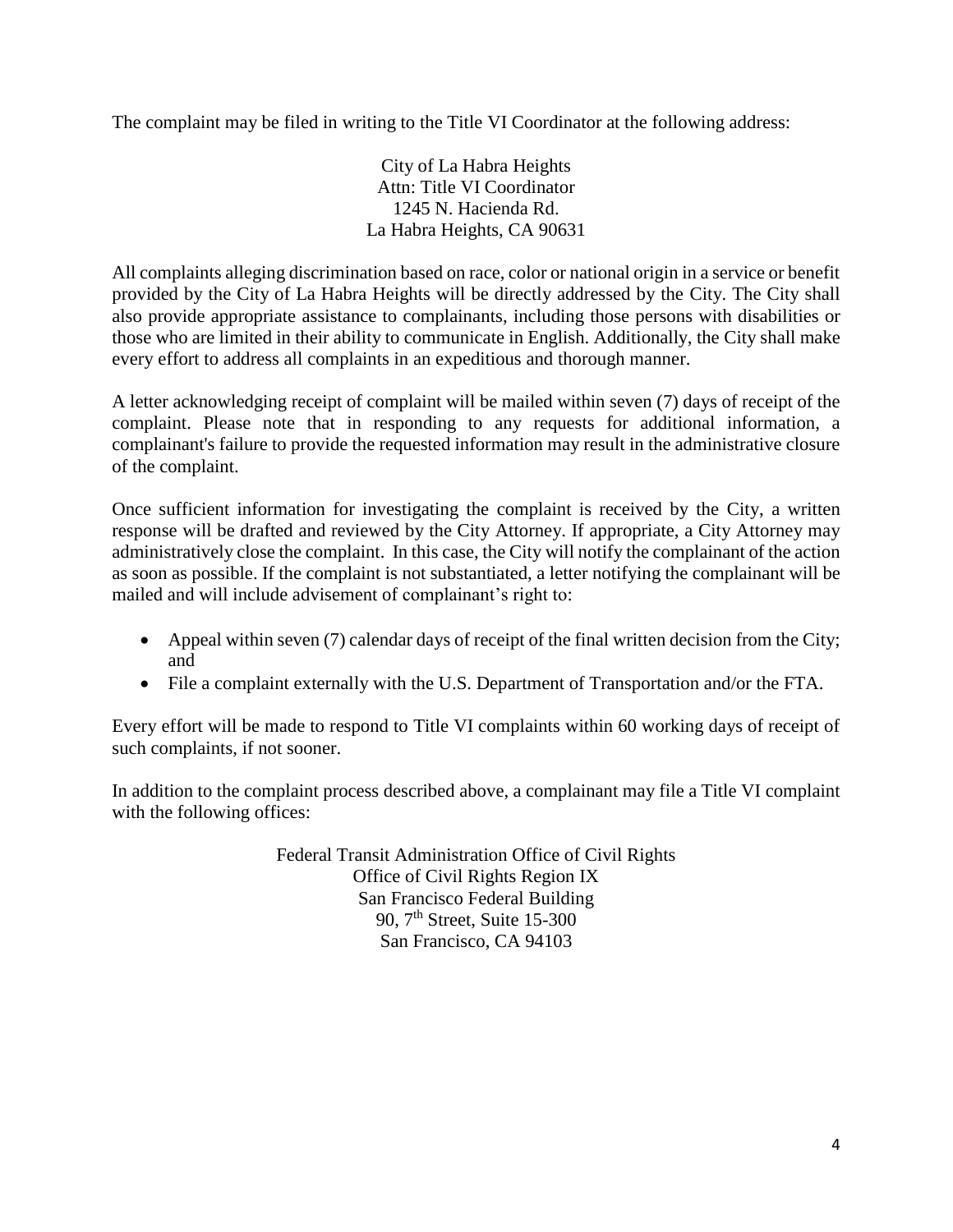#### **Complaint Form**

Below is a copy of the City's Complaint Form which can also be found on the City's website (www.la-habra-heights.org).

#### **CITY OF LA HABRA HEIGHTS TITLE VI COMPLAINT FORM**

| <b>Section I: Please write legibly</b>                                                                                                                                                                                                                                                                                                                           |                                                                |  |                                                        |                |  |
|------------------------------------------------------------------------------------------------------------------------------------------------------------------------------------------------------------------------------------------------------------------------------------------------------------------------------------------------------------------|----------------------------------------------------------------|--|--------------------------------------------------------|----------------|--|
| 1. Name:                                                                                                                                                                                                                                                                                                                                                         |                                                                |  |                                                        |                |  |
| 2. Address:                                                                                                                                                                                                                                                                                                                                                      |                                                                |  |                                                        |                |  |
| 3. Telephone:                                                                                                                                                                                                                                                                                                                                                    |                                                                |  | 3.a. Secondary Phone (Optional):                       |                |  |
| 4. Email Address:                                                                                                                                                                                                                                                                                                                                                |                                                                |  |                                                        |                |  |
| 5. Accessible Format<br>Requirements?                                                                                                                                                                                                                                                                                                                            | Large Print<br>$\begin{bmatrix} 1 \end{bmatrix}$<br><b>TDD</b> |  | Audio Tape<br>$\begin{bmatrix} \end{bmatrix}$<br>Other |                |  |
| <b>Section II:</b>                                                                                                                                                                                                                                                                                                                                               |                                                                |  |                                                        |                |  |
| 6. Are your filing this complaint on your own behalf?                                                                                                                                                                                                                                                                                                            |                                                                |  | YES*                                                   | N <sub>O</sub> |  |
| *If you answered "yes" to #6, go to Section III.                                                                                                                                                                                                                                                                                                                 |                                                                |  |                                                        |                |  |
| 7. If you answered "no" to #6, what is the name of the person for whom you are filing this complaint?<br>Name:                                                                                                                                                                                                                                                   |                                                                |  |                                                        |                |  |
| 8. What is your relationship with this individual:                                                                                                                                                                                                                                                                                                               |                                                                |  |                                                        |                |  |
| 9. Please explain why you have filed for a third party:                                                                                                                                                                                                                                                                                                          |                                                                |  |                                                        |                |  |
| 10. Please confirm that you have obtained permission of the<br><b>YES</b><br>N <sub>O</sub><br>aggrieved party to file on their behalf.                                                                                                                                                                                                                          |                                                                |  |                                                        |                |  |
| <b>Section III:</b>                                                                                                                                                                                                                                                                                                                                              |                                                                |  |                                                        |                |  |
| 11. I believe the discrimination I experienced was based on (check all that apply):<br>[ ] Race<br>[ ] Color<br>[] National Origin                                                                                                                                                                                                                               |                                                                |  |                                                        |                |  |
| 12. Date of alleged discrimination: (mm/dd/yyyy)                                                                                                                                                                                                                                                                                                                 |                                                                |  |                                                        |                |  |
| 13. Explain what happened and why you believe you were discriminated against. Describe all persons who were<br>involved. Include the name and contact information of the person(s) who discriminated against you (if known), as<br>well as names and contact information of any witnesses. If more space is needed, please attach additional sheets<br>of paper. |                                                                |  |                                                        |                |  |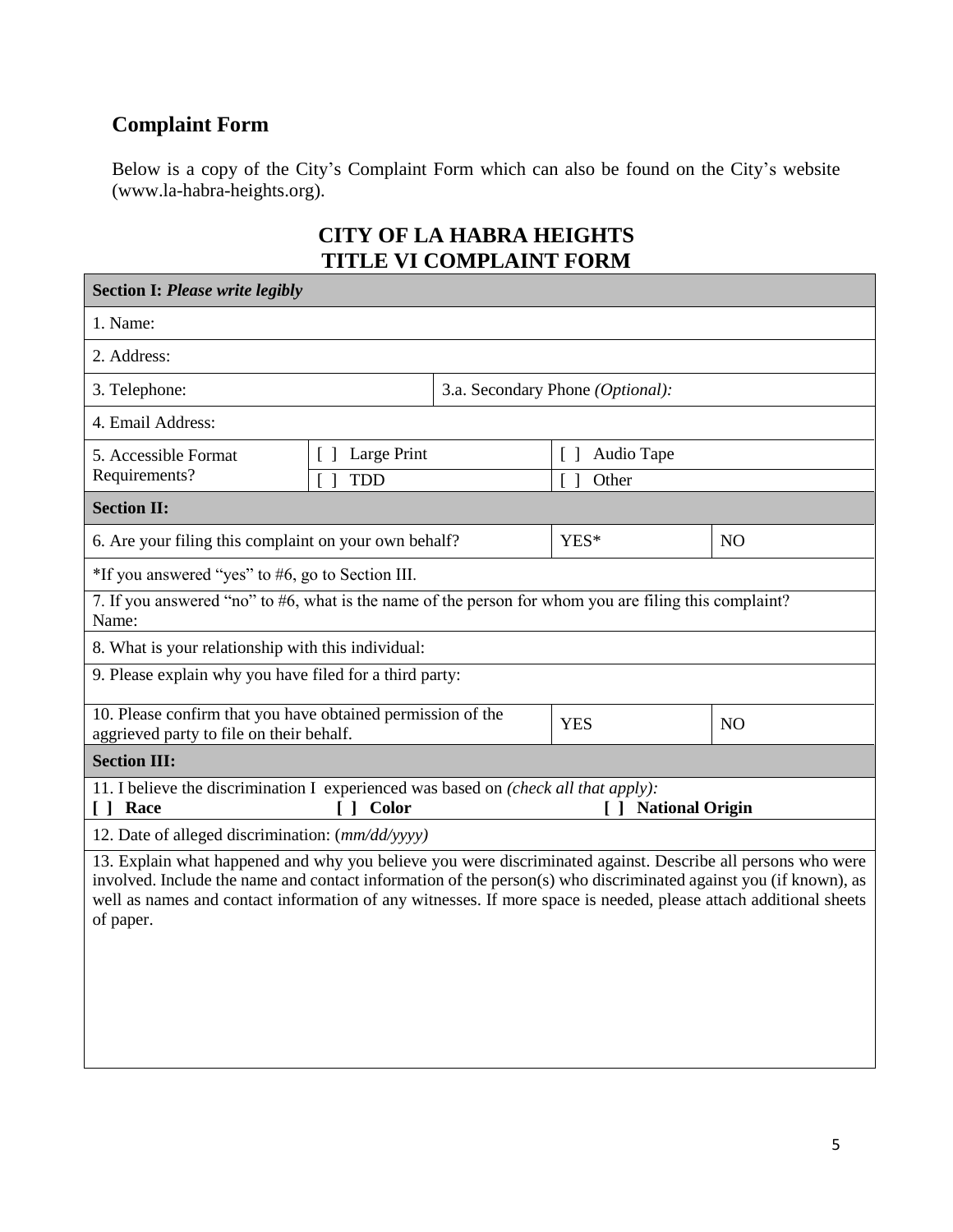| <b>Section IV:</b>                                                                                                                          |            |           |  |  |  |
|---------------------------------------------------------------------------------------------------------------------------------------------|------------|-----------|--|--|--|
| 14. Have you previously filed a Title VI complaint with the<br>City of La Habra Heights?                                                    | <b>YES</b> | <b>NO</b> |  |  |  |
| <b>Section V:</b>                                                                                                                           |            |           |  |  |  |
| 15. Have you filed this complaint with any other Federal, State, or local agency, or with any Federal or State court?                       |            |           |  |  |  |
| $[$   YES* $[$   NO                                                                                                                         |            |           |  |  |  |
| *If yes, check all that apply:                                                                                                              |            |           |  |  |  |
|                                                                                                                                             |            |           |  |  |  |
|                                                                                                                                             |            |           |  |  |  |
|                                                                                                                                             |            |           |  |  |  |
| 16. If you answered "yes" to #15, provide information about a contact person at the agency/court where the<br>complaint was filed.<br>Name: |            |           |  |  |  |
| Title:                                                                                                                                      |            |           |  |  |  |
| Agency:                                                                                                                                     |            |           |  |  |  |
| Address:                                                                                                                                    |            |           |  |  |  |
| Email:<br>Telephone:                                                                                                                        |            |           |  |  |  |
| <b>Section VI:</b>                                                                                                                          |            |           |  |  |  |
| Name of Agency complaint is against:                                                                                                        |            |           |  |  |  |
| <b>Contact Person:</b>                                                                                                                      |            |           |  |  |  |
| Telephone:                                                                                                                                  |            |           |  |  |  |

You may attach any written materials or other information that you think is relevant to your complaint.

Signature and date are required below to complete form:

Signature\_\_\_\_\_\_\_\_\_\_\_\_\_\_\_\_\_\_\_\_\_\_\_\_\_\_\_\_\_\_\_\_\_\_\_\_\_ Date\_\_\_\_\_\_\_\_\_\_\_\_\_\_\_\_

Please submit this form in person or mail this form to the address below:

City of La Habra Heights Attn: Title VI Coordinator 1245 North Hacienda Road La Habra Heights, CA 90631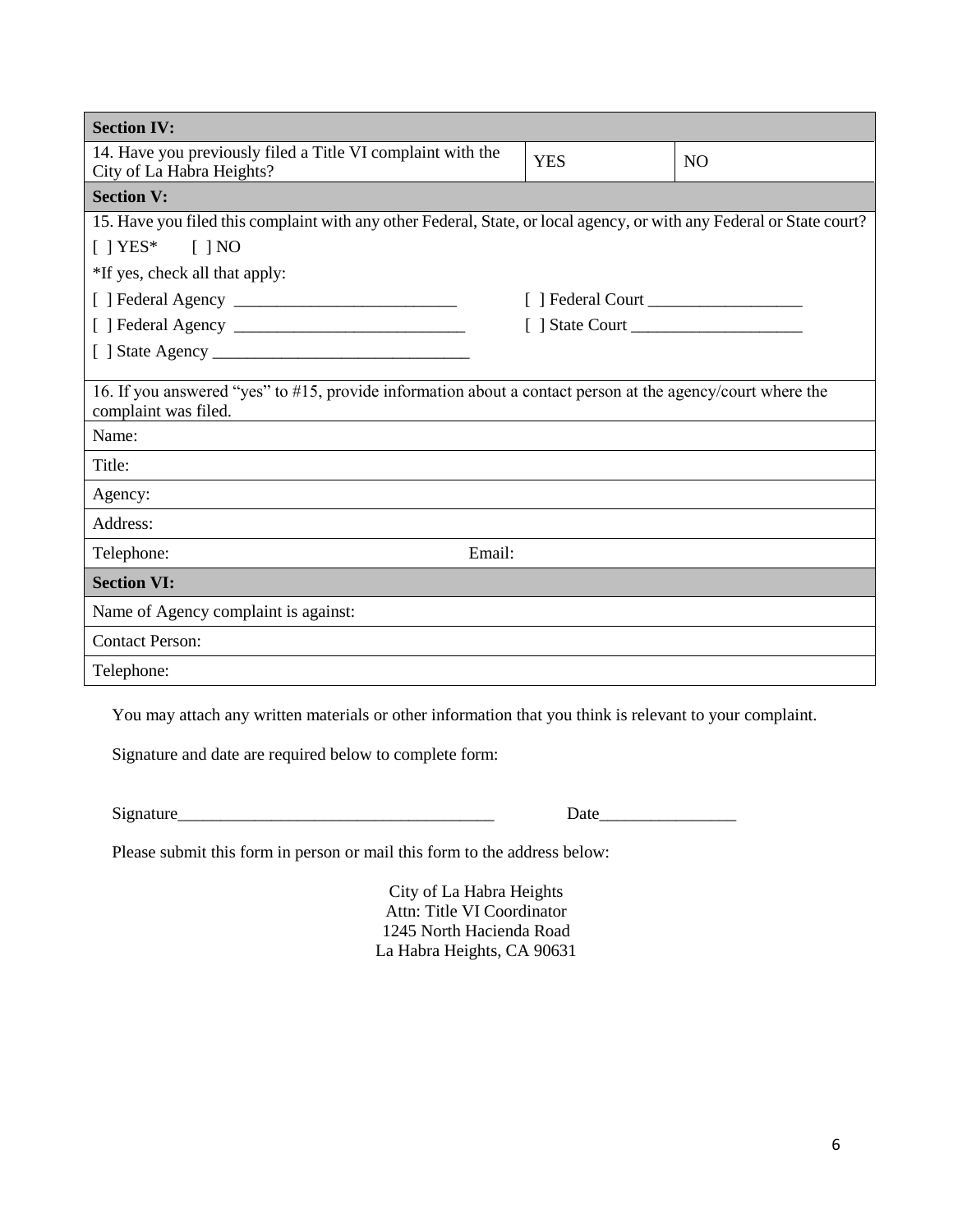#### **List of Title VI Complaints**

As of the writing of this program, there are  $\overline{\phantom{a}}0$  complaints pending which allege discrimination on the grounds of race, color, or national origin with the City.

## **Public Participation Plan**

#### **Key Principles**

Community Outreach is a requirement for a Title VI Program. Title VI agencies shall seek and consider the viewpoints of minority and low-income populations in the course of conducting public outreach. Title VI agencies have wide latitude to determine what specific measures are most appropriate and should make this determination based on the composition of the affected population, the public involvement process, and the resources of the recipient.

Due to the small population size of the City, there are few changes made to the program, but the City does engage the public in its planning and decision-making processes, as well as its marketing and outreach activities.

#### *Complaint Process*

Citizens may call the Title VI Coordinator at (562) 694-6302 to lodge a complaint or comment. All complaints/comments are investigated and a response is provided to the complainant after a thorough investigation is conducted.

#### *Public Meetings*

La Habra Heights has engaged the public in the development and operation of the DAR service since its inception. The service standards detailed in this program have evolved over more than the decade DAR has been in existence, including, but not limited to actions by the La Habra Heights City Council, which hold meetings open to the public, have public comment periods and may also hold public hearings should the matter warrant.

Changes considered by the La Habra Heights City Council include, but are not limited to:

- A change in DAR service hours and/or days.
- Fare increases.
- Changes in passenger eligibility.

The City Manager has the authority to make minor schedule and service changes. La Habra Heights DAR will post service change notices on the DAR vehicles and at various locations in the community, such as La Habra Heights' City Hall, The Park, and Hillcrest Congregational Church, and in the Whittier Daily News 30 days in advance of the change date.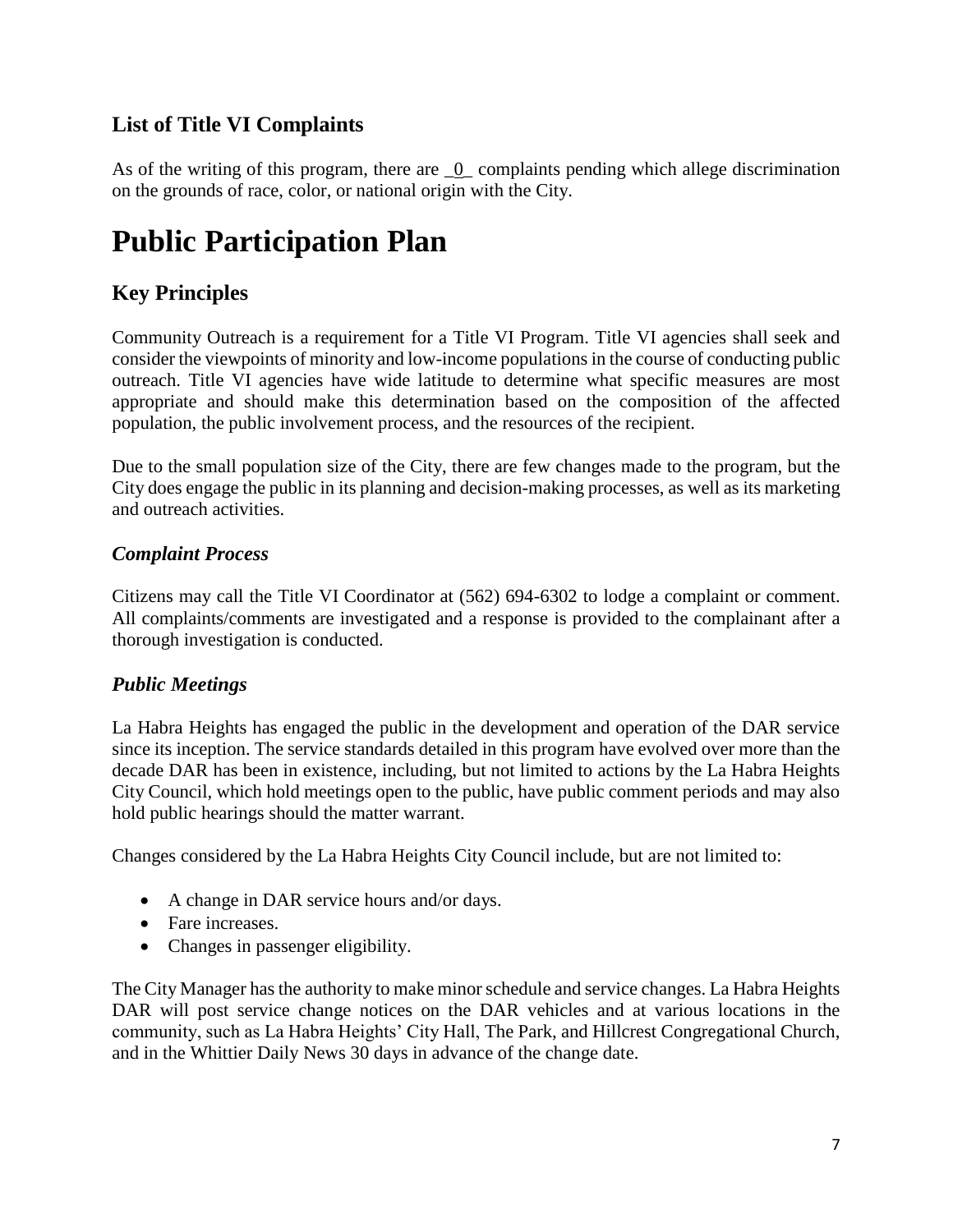As well as the public meetings discussed above, La Habra Heights utilizes a variety of mediums to provide passenger outreach, both new and traditional: flyers, press releases, City publications, the City Municipal television channel, the City weekly e-newsletter *Guac Talk*, the City website and other social media outlets such as Facebook and Nextdoor. The City strives to provide the widest dissemination of information possible, depending on what sources passengers use to access information.

#### **Addressing Comments**

All comments received through the public participation process are given careful and thoughtful consideration. Because there are a number of different ways passengers or members of the community can comment on a proposed service or change (mail, e-mail, fax, public meetings and others), all comments are assembled into a single document for presentation to the City Council and other advisory bodies for consideration.

#### **Identification of Stakeholders**

Stakeholders are those who are either directly or indirectly affected by a plan or the recommendations of that plan. Those who may be adversely affected, or who may be denied benefit of a plan's recommendation(s), are of particular interest in the identification of specific stakeholders. Stakeholders can come from a few of groups, including the DAR passenger base, which includes minority residents, disabled residents and senior residents which serve the DAR passenger base. Depending upon the matter being considered, the stakeholders contacted may vary.

Stakeholders and other interested local agencies may request that a speaker from La Habra Heights DAR make a presentation by contacting  $(562)$  694-6302.

#### **Previous Outreach Efforts**

Within the last four years, the outreach efforts of the City's Title VI Plan included its adoption. The Plan was approved by the City Council on February 10, 2015. The item was placed on the City Council meeting agenda and discussed under the Administrative Items section. A staff report was provided to the City Council, residents in attendance, as well as meeting viewers on the City's live website feed. The agenda and information about the agenda item were posted per the requirements of the 1953 Brown Act.

## **Language Assistance Plan**

#### **Purpose of the Language Assistance Plan**

Title VI of the Civil Rights Act of 1964 prohibits discrimination on the basis of race, color, and national origin in programs and activities receiving federal financial assistance. One critical concern addressed by Title VI is the language barrier that Limited English Proficiency (LEP) persons face with respect to accessing information about and using transit service. Transit operators must ensure that this group has adequate access to the agency's programs and activities, including public participation opportunities.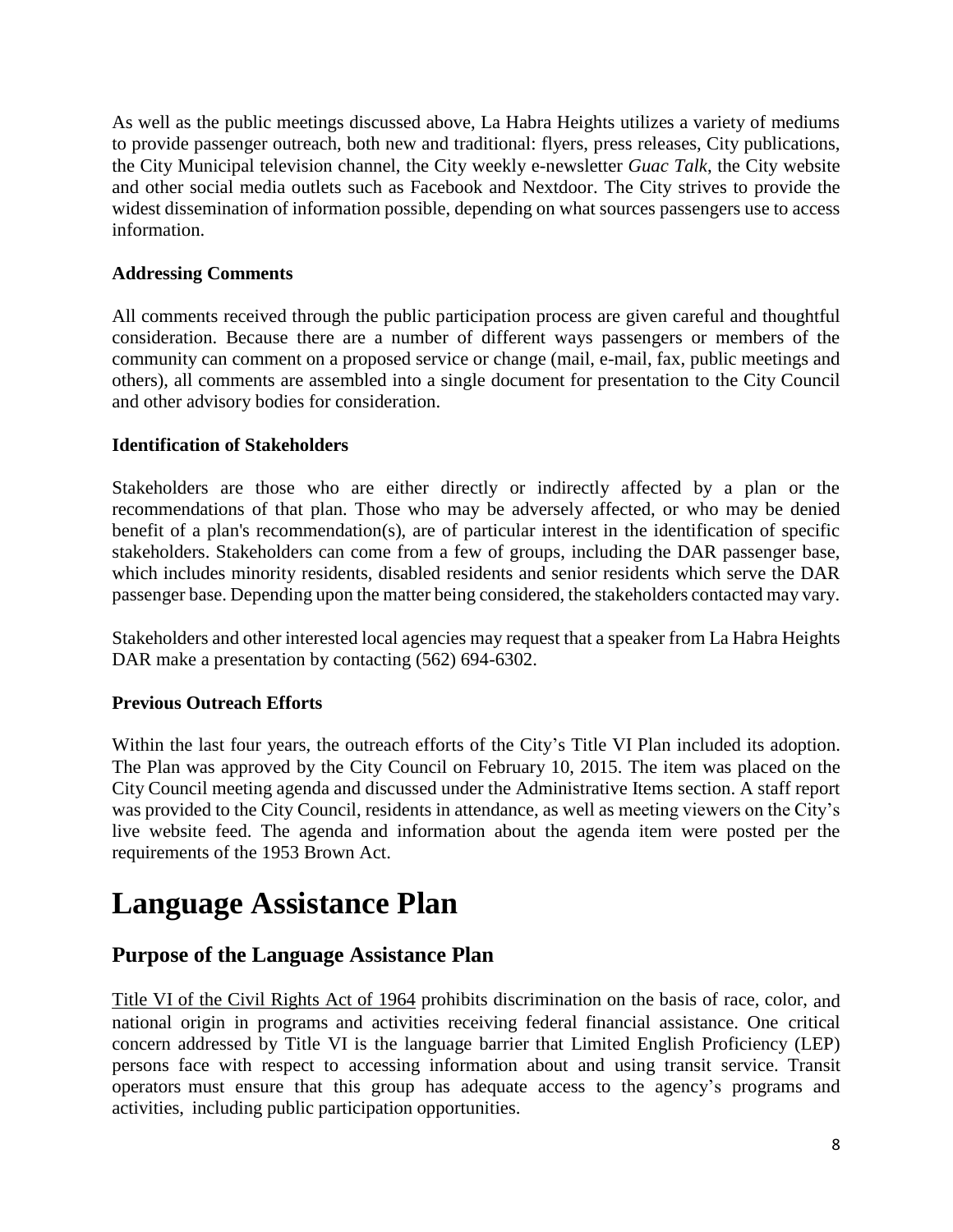Executive Order 13166, titled "Improving Access to Services for Persons with Limited English Proficiency," forbids funding recipients from "restricting an individual in any way in the enjoyment of any advantage or privilege enjoyed by others receiving any service, financial aid, or other benefit under the program," or from "utilize[ing] criteria or methods of administration which have the effect of subjecting individuals to discrimination because of their race, color, or national origin, or have the effect of defeating or substantially impairing accomplishment of the objectives of the program as respects to individuals of a particular race, color, or national origin."

FTA Circular 4702.1B was developed by the Federal Transit Administration (FTA) and details the administrative and reporting requirements for recipients of FTA financial assistance to comply with Title VI and related executive orders including on LEP.

The United States Department of Transportation (DOT) published guidance that directed its recipients to ensure meaningful access to the benefits, services, information, and other important portions of their programs and activities for LEP residents.

#### **City of La Habra Heights' Language Assistance Plan**

In order to ensure meaningful access to programs and activities, and In compliance with FTA C 4702.1B guidance, the City conducted a "Four Factor Analysis to determine the specific language services that are appropriate to provide."

#### *Four Factor Analysis*

#### **Factor 1 – The number or proportion of LEP persons eligible to be served or likely be encountered by the program or recipient.**

The first step in determining the appropriate components of a Language Assistance Plan is understanding the proportion of LEP persons who may need access to the La Habra Heights DAR service, their literacy skills in English and their native language, and, more importantly, if any passengers are underserved as a result of a language barrier.

To determine this number, the City referred to demographic information provided by the U.S. Census Bureau. Data from the Census Bureau's American Community Survey (2010-14 and 2017) indicates that the population of the City is 5,325. From this total, residents were divided by language into those who can speak English "very well" or "less than very well." For the purposes of determining the number of LEP persons eligible to be served, this analysis focuses on those who speak English "less than very well," in accordance with the formal definition of LEP persons from the FTA. The analysis results showed that of the various languages spoken, none had over 1,000 speakers who could speak English "less than very well," and only one language had over 5% of the population who could speak English "less than very well." The City's population who speaks Chinese and English "less than very well" is 6.4%. However, only 4.3% of the Chinese population qualifies for the DAR program. Due to this fact, the Chinese language does not meet the safe harbor threshold.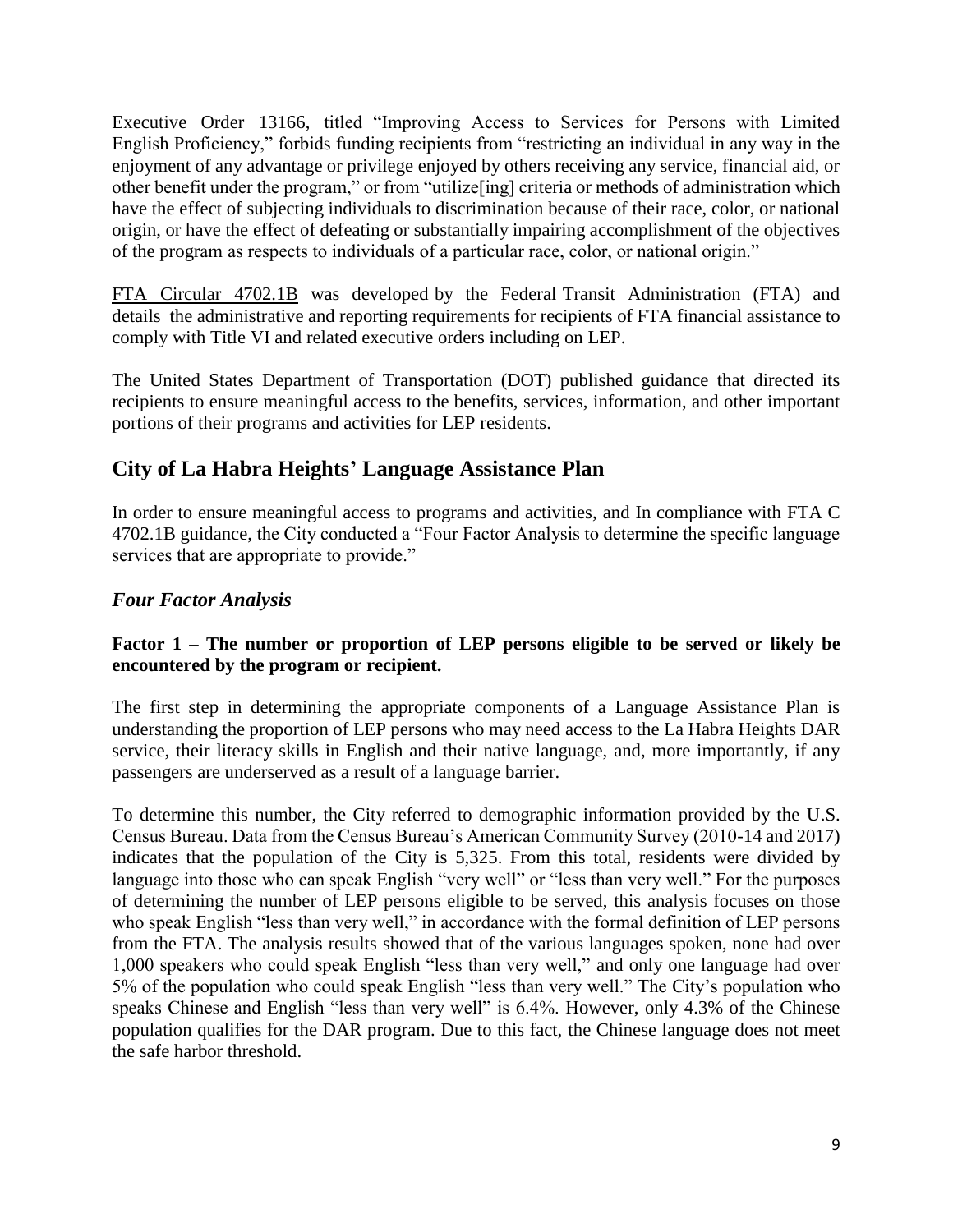Currently, the City does not have languages that meet the LEP "Safe Harbor" threshold, as shown in the table below:

| <b>Total City Population:</b> |              | 5,325                                         |                                                 |  |
|-------------------------------|--------------|-----------------------------------------------|-------------------------------------------------|--|
| <b>Languages Spoken</b>       | <b>Total</b> | <b>Speak English "Less</b><br>Than Very Well" | <b>Percentage of Total</b><br><b>Population</b> |  |
| Spanish                       | 728          | 148                                           | 2.8%                                            |  |
| Chinese                       | 645          | 230                                           | 4.3%                                            |  |

#### **Factor 2 – The frequency with which LEP persons come into contact with the program.**

The number of LEP residents taking advantage of the City's DAR program is a very low number. The service, however, serves a vital need for these passengers, especially for medical appointments.

After discussions with residents, correspondence with the Community Service Manager in Whittier who runs their DAR program, comments during our City Council meetings and general comments from DAR users, it has been determined that there are a number of places where La Habra Heights DAR passengers who speak English "less than very well" come into contact with the La Habra Heights DAR service. These points of contact include; the actual use of the service; calls to customer service representatives and ride dispatchers; and La Habra Heights DAR informational materials. An important part of the development of La Habra Heights DAR's Language Access Plan is the assessment of major points of contact, including:

- The use of the La Habra Heights DAR service (on-board signage, announcements and driver language skills).
- Communication with La Habra Heights DAR's customer service staff and ride dispatchers.
- Purchase of La Habra Heights DAR passes.
- Printed informational materials.
- Web-based informational materials.
- Public meetings.

#### **Factor 3: The nature and importance of the program, activity, or service provided by the program to people's lives.**

The comments and analysis of drop-off points has enabled the City and Whittier staff to compile a list of common destinations for DAR users. It was determined that access to La Habra Heights DAR is critical to the lives of disabled and senior La Habra Heights' residents. These passengers depend on the La Habra Heights DAR program to travel to everyday activities, such as medical appointments, shopping and social engagements. Because of the essential nature of DAR and the importance of DAR in the lives of these La Habra Heights' residents, there is a need to ensure that language is not a barrier to access.

**Factor 4: The resources available to the recipient for LEP outreach, as well as the costs associated with that outreach.**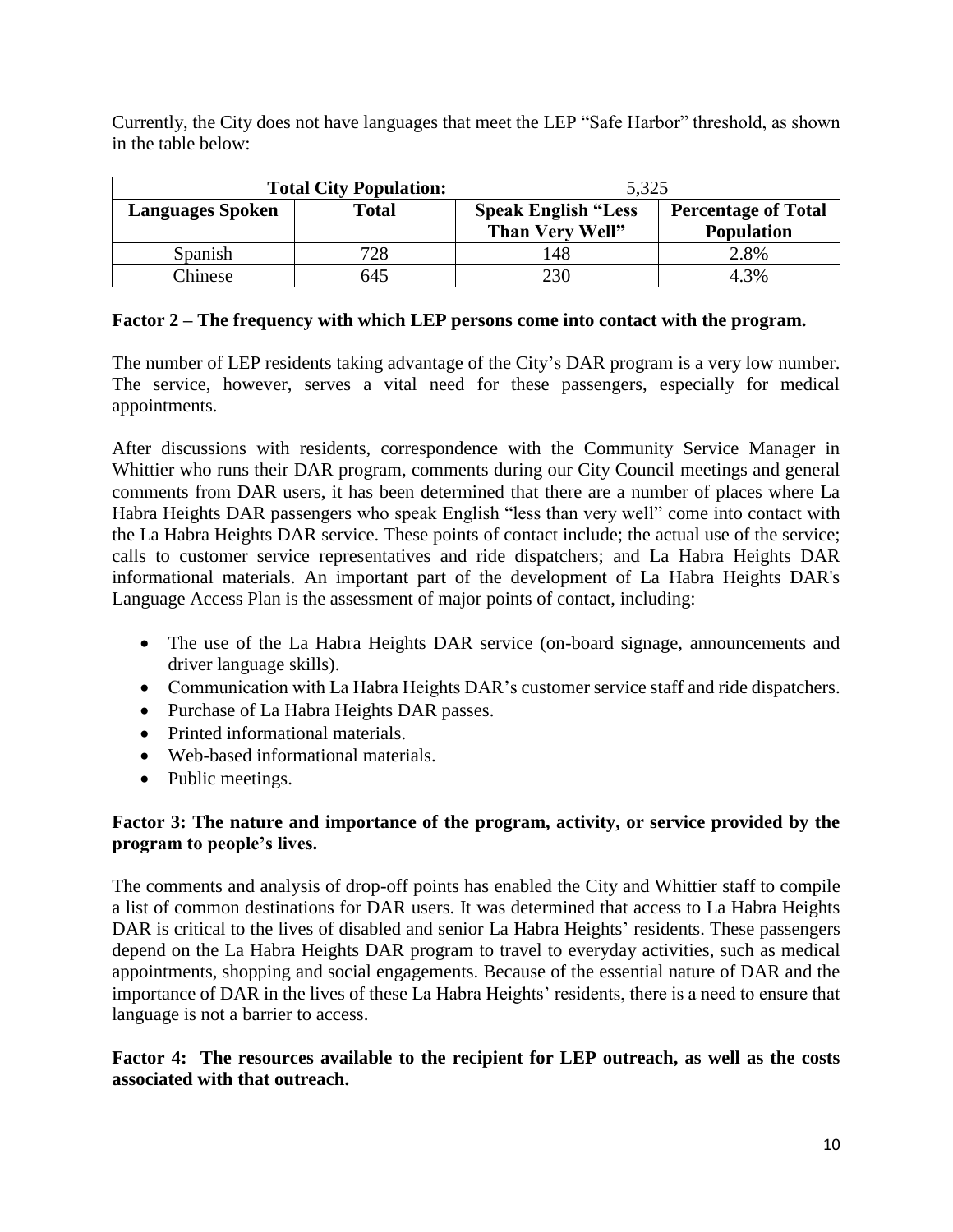The City provides resources to LEP groups, even if not identified by the City's analysis, while maintaining cost efficiency for taxpayers. Resources may include, but are not limited to:

- Bilingual or multi-lingual representatives through the DAR Program contract with the City of Whittier.
- Professional translation services (can be implemented quickly with minimal cost).
- On-call translation services (can be implemented quickly).
- Printing services for vital documents, brochures, and other media.
	- o Essential documents such as Title VI forms, Dial-A-Ride applications, proposed service/fare changes, and certain scheduling information can be made available even if they are not warranted under the LEP analysis.
- Documents, brochures, and other media of less essential importance shall be translated into other languages upon request.

#### **Methods of Outreach**

Although, languages were not identified in the Four Factor Analysis, the City can provide the following materials in Spanish and Chinese by request with advance notice:

- Vital documents including, but not limited to, Title VI Notice, Title VI Complaint Form, and Title VI Complaint Procedures.
- Instructional and informational rider materials and passenger notices, such as Dial-A-Ride applications, service brochures, and public meeting minutes and agendas.
- Service alerts.
- Public meeting notices.
- Printed information at events.
- Resident surveys.
- Oral translation services shall be provided upon request.
- Any other translation request, provided it does not create an undue financial or administrative burden.

#### **Employee Training for Timely and Reasonable Language Assistance**

The City recognizes that implementing the LEP Plan requires City staff to be prepared and wellversed in identifying the specific needs of the LEP community. To accomplish this task, the following training has been provided to all staff:

- Information on City Title VI Policy and LEP Plan responsibilities.
- Information on the Title VI complaint forms and procedures.
- Description of language assistance services offered to the public.
- Documentation of language assistance requests.
- Use of interpretative services.
- How to handle a potential Title VI/LEP Plan complaint.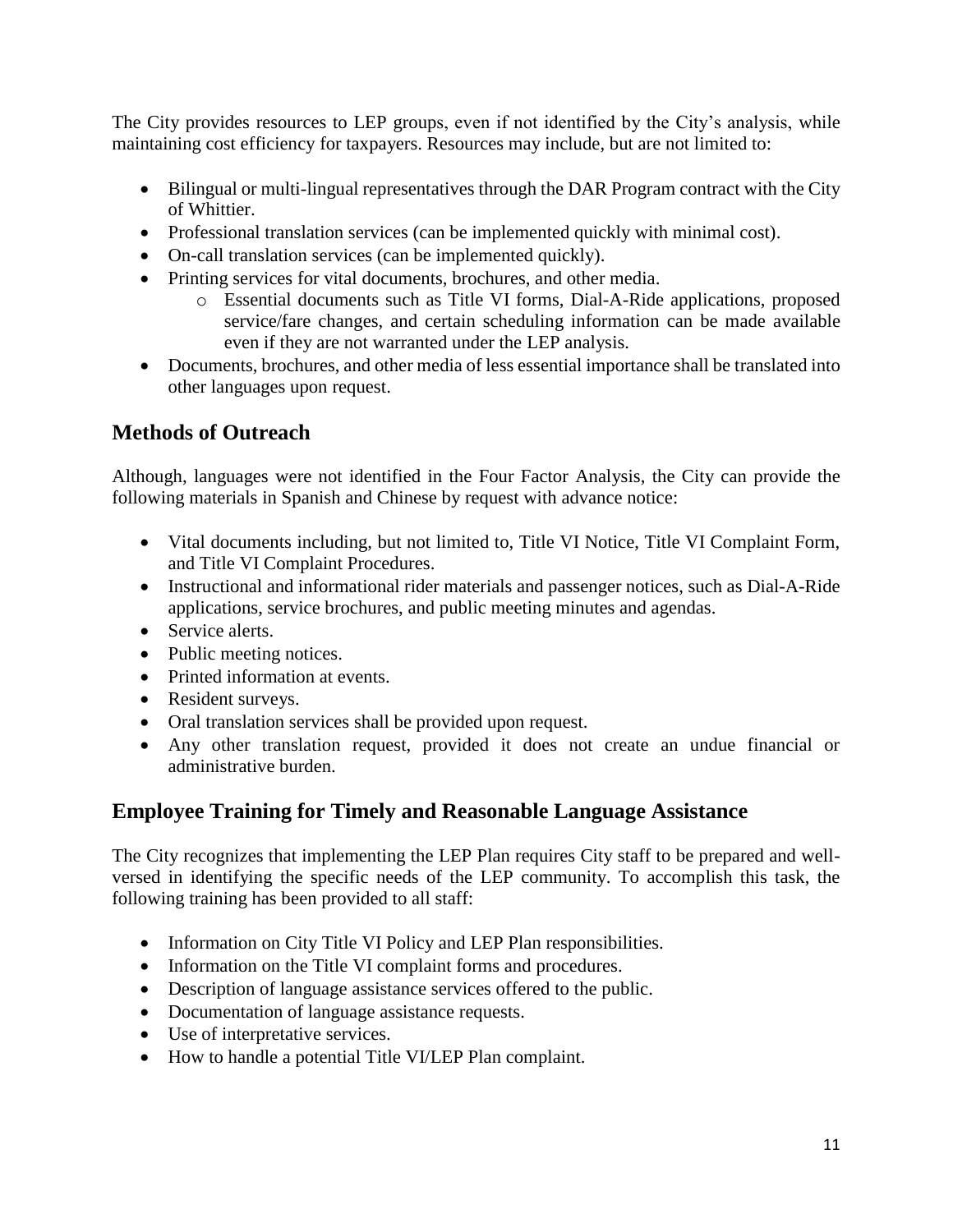#### **Monitoring, Evaluating and Updates**

In order to better serve LEP populations, the following policies in monitoring and evaluating the effectiveness of the LEP Plan:

- The City analyzes Census data as it becomes available to monitor demographic trends regarding LEP persons. Staff will add translation or other language services to affected populations as needed.
- The City engages in outreach efforts to LEP populations.
- The City monitors instances on vehicles, at the transit counter, and through contact with the customer service center, to determine which LEP populations are most frequently interacting with transit services.
- The City updates the LEP Plan every three years in accordance with FTA regulations.
- The City updates and revises the LEP Plan based on any other changes in guidance or regulations at the federal, state, or local level.

All LEP Plan changes are subject to approval by the City of La Habra Heights City Council.

#### **Availability of this Plan**

| City Hall           | 1245 North Hacienda Road | La Habra Heights |
|---------------------|--------------------------|------------------|
| The Park            | 1885 North Hacienda Road | La Habra Heights |
| Dial-a-Ride Vehicle | 13225 Walnut Street      | Whittier         |
| City of Whittier    | 13225 Walnut Street      | Whittier         |
| Corporate Yard      |                          |                  |

This Plan shall be made available to the public at the following locations:

Information is also available on the City's website at www.la-habra-heights.org.

## **Decision Making Bodies**

Major decisions regarding La Habra Heights DAR policy, service changes, fares and capital expenditures are primarily made by the elected La Habra Heights City Council. Minor decisions or changes may be made administratively by City management staff, with or without input from the above bodies, as deemed appropriate.

The current racial breakdown of the governing body is provided below. The City does not have transit-related, non-elected planning boards, advisory councils or committees, or similar committees, of which the membership is selected by the City.

| <b>Body</b>         | Caucasian | Latino | African<br>American | Asian<br>American | <b>Native</b><br>American | Other |
|---------------------|-----------|--------|---------------------|-------------------|---------------------------|-------|
| <b>City Council</b> | 100%      |        |                     |                   |                           |       |